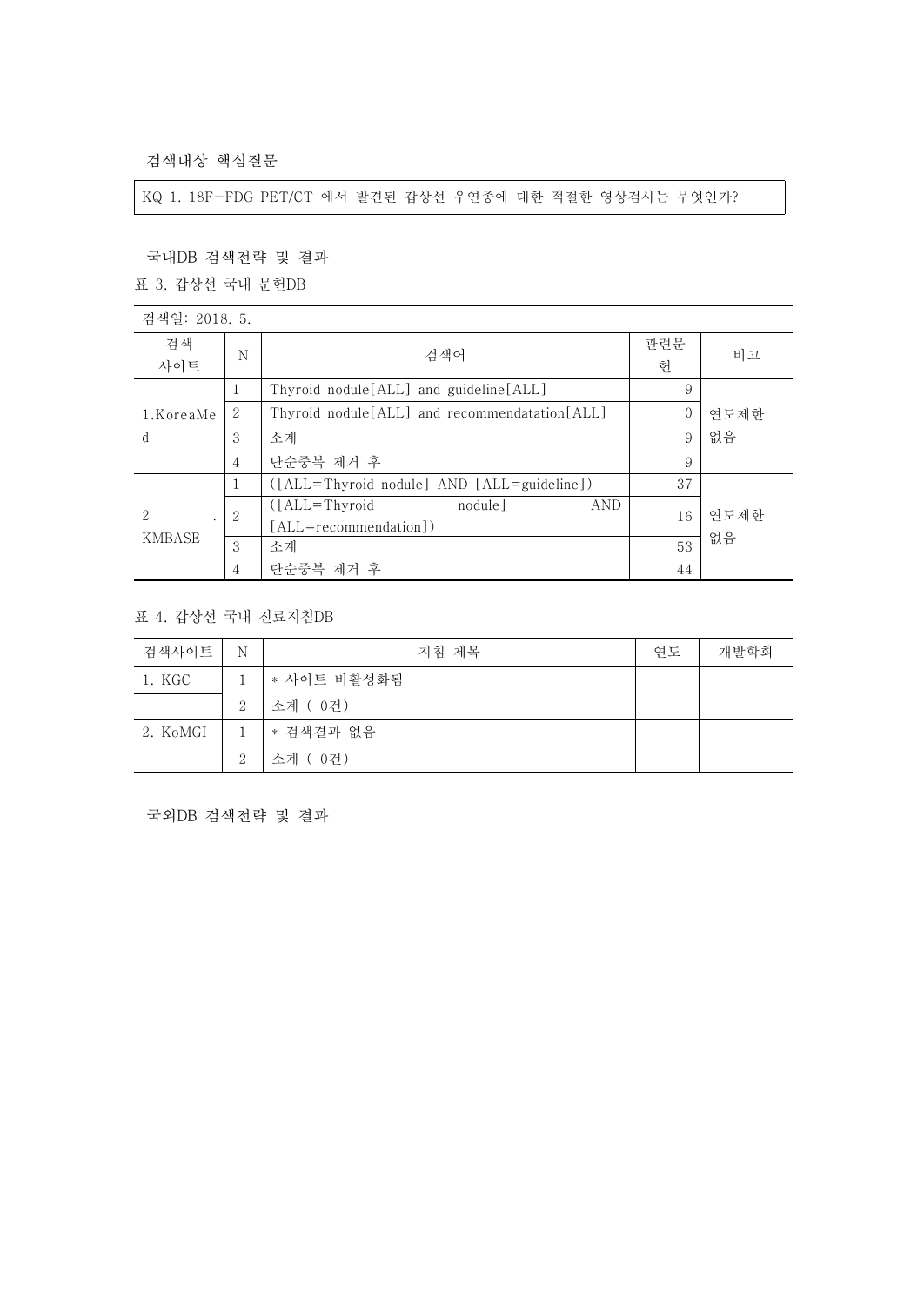## 표 5. 갑상선 국외 Ovid-Medline

| 검색일: 2018. 5. |                |                                                                                                                                                                                |           |
|---------------|----------------|--------------------------------------------------------------------------------------------------------------------------------------------------------------------------------|-----------|
| 구분            | N              | 검색어                                                                                                                                                                            | 검색 결과     |
|               | 1              | Thyroid Nodule/ OR exp Thyroid Neoplasms/<br>exp<br>OR exp Thyroid Diseases/                                                                                                   | 138,947   |
| $\mathbf P$   | $\overline{2}$ | (thyroid nodule OR thyroid<br>OR thyroid<br>cancer<br>tumo?r OR thyroid carcinoma OR thyroid mass OR<br>thyroid disease OR thyroid uptake OR thyroid<br>incidentaloma).<br>mp. | 31,270    |
|               | 3              | $OR/1-2$                                                                                                                                                                       | 142,547   |
| 검사            | $\overline{4}$ | exp Positron-Emission Tomography/ OR (Positron<br>Emission Tomography or PET or PET?CT).mp.                                                                                    | 93,179    |
|               | 5              | exp ULTRASONOGRAPHY/ OR (ultrasonography or<br>sonography).mp.                                                                                                                 | 426,578   |
|               | 6              | exp Tomography, X-Ray Computed/ or CT.mp.                                                                                                                                      | 481,263   |
|               | 7              | exp Magnetic Resonance Imaging/ or MRI.mp.                                                                                                                                     | 431,759   |
|               | 8              | Thyroid Scan\$.mp.                                                                                                                                                             | 641       |
|               | 9              | (imaging or radiolog\$ or radiograp\$).tw                                                                                                                                      | 843,316   |
|               | 10             | $OR/5-9$                                                                                                                                                                       | 1,674,357 |
|               | 11             | 4 AND 10                                                                                                                                                                       | 57,556    |
| P&검사          | 12             | 3 AND 10                                                                                                                                                                       | 1,338     |
| 지침 필터         | 13             | or recommendation\$).ti.<br>(guideline\$<br>(practice)<br><sub>or</sub><br>guideline or guideline).pt.                                                                         | 99,091    |
| 종합            | 14             | 12 AND 13                                                                                                                                                                      | $8\,$     |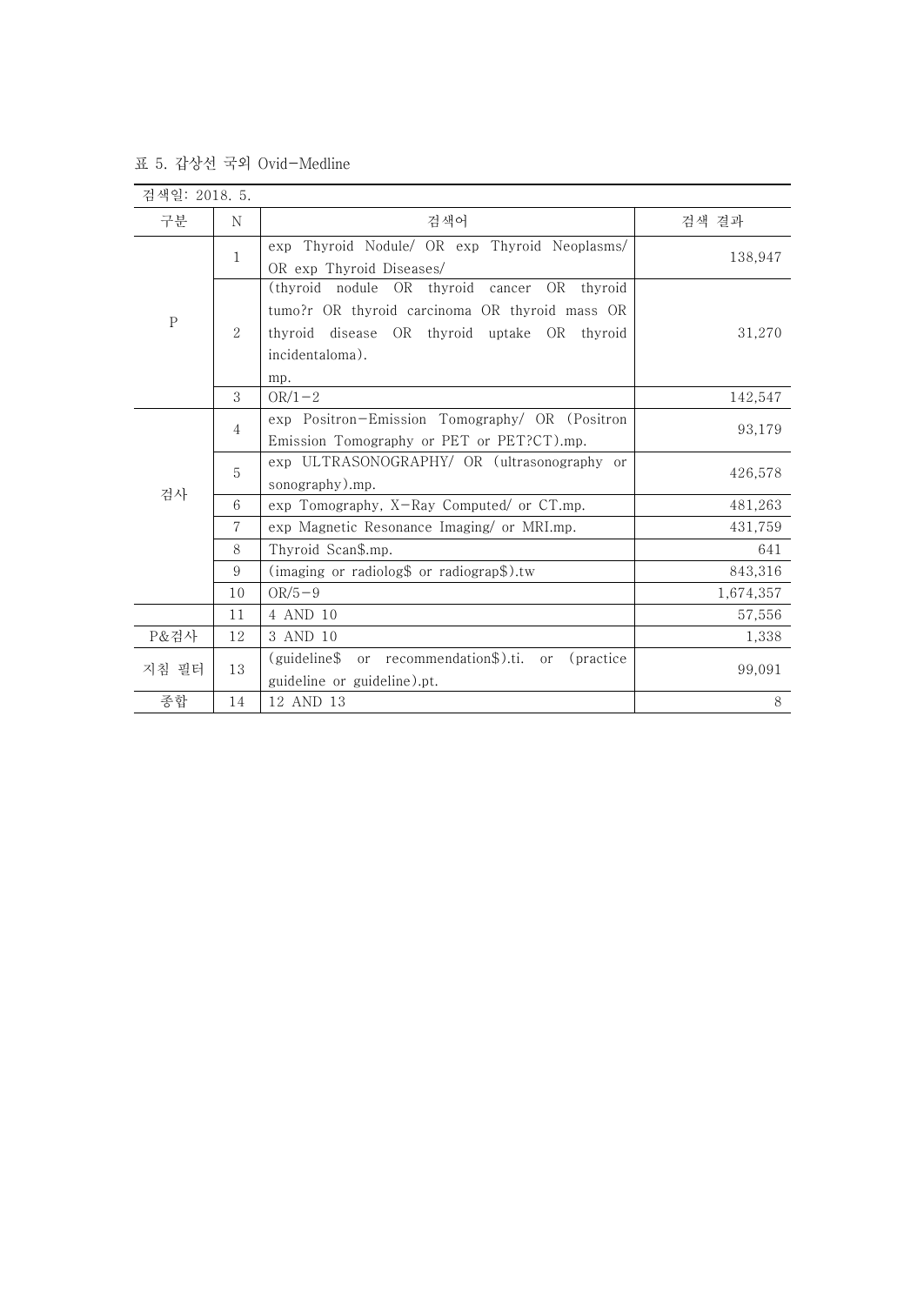| 검색일: 2018. 5. |                |                                                             |           |
|---------------|----------------|-------------------------------------------------------------|-----------|
| 구분            | N              | 검색어                                                         | 검색 결과     |
| $\rm P$       |                | 'thyroid<br>nodule'/exp OR 'thyroid<br>tumor'/exp<br>OR.    |           |
|               | 1              | 'thyroid disease'/exp OR 'thyroid cancer'/exp               | 223,760   |
|               | $\overline{2}$ | ('thyroid nodule' OR 'thyroid cancer' OR 'thyroid           |           |
|               |                | tumo?r' OR 'thyroid carcinoma' OR 'thyroid mass' OR         | 58,140    |
|               |                | 'thyroid disease' OR 'thyroid uptake' OR 'thyroid           |           |
|               |                | incidentaloma'):ab,ti                                       |           |
|               | 3              | $or/1-2$                                                    | 228,033   |
| 검사            | $\overline{4}$ | 'positron-emission tomography'/exp OR<br>$'$ pet $-ct$      | 130,108   |
|               |                | scanner'/exp                                                |           |
|               | 5              | (PET OR PET?CT):ab,ti                                       | 138,541   |
|               | 6              | 4 OR 5                                                      | 193,864   |
|               | 7              | <b>OR</b><br>'ultrasonography'/exp<br>'computer<br>assisted | 2,036,066 |
|               |                | tomography'/exp OR 'magnetic resonance imaging'/exp         |           |
|               | 8              | ('Thyroid Scan*' OR CT OR MRI):ab,ti                        | 740,197   |
|               | 9              | (imaging or radiolog* or radiograp*):ab,ti                  | 1,328,976 |
|               | 10             | radiodiagnosis/exp                                          | 2,501,256 |
|               | 11             | 7 OR 8 OR 9 OR 10                                           | 3,484,091 |
|               | 12             | 6 and 11                                                    | 171,125   |
| P&검사          | 13             | 3 AND 9                                                     | 4,622     |
| 지침 필터         | 14             | guideline*:ti OR recommendation*:ti                         | 125,672   |
| 종합            | 15             | 9 and 11                                                    | 45        |

표 6. 갑상선 국외 Ovid-Embase

## 표 7. 갑상선 국외 GIN

| 검색일: 2018. 5. |                |       |  |
|---------------|----------------|-------|--|
| Ν             | 검색어            | 검색 결과 |  |
|               | Thyroid nodule |       |  |
|               | thyroid cancer |       |  |

표 8. 갑상선 국외 NGC

| 검색일: 2018. 5. |                |            |
|---------------|----------------|------------|
| N             | 검색어            | 검색 결과      |
|               | Thyroid nodule |            |
|               | thyroid cancer | 42(중복제거 1) |